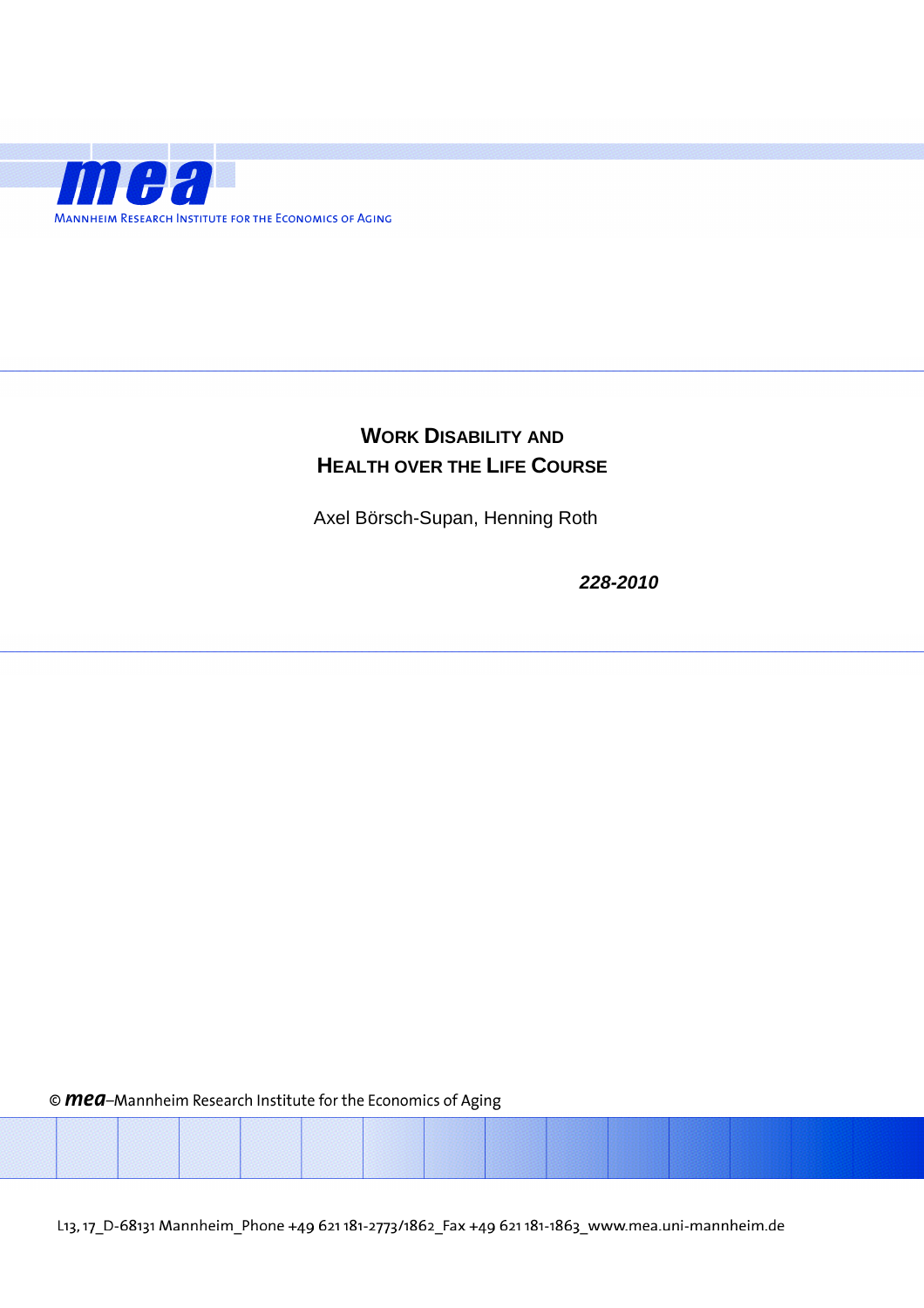# **19 Work Disability and Health over the Life Course**

Axel Börsch-Supan and Henning Roth

### **19.1 Work disability across European countries**

Disability insurance – the insurance against the loss of the ability to work – is a substantial part of social security expenditures and an important part of the welfare state regime in all developed countries (Aarts et al., 1996). Like almost all elements of modern social security systems, disability insurance faces a trade-off. On the one hand, disability insurance protects unhealthy people who are not able to work from falling into poverty before they are eligible for normal retirement benefits. On the other hand, however, disability insurance creates incentives to exit the labour force early and may act as another pathway to early retirement without the incidence of a major health loss.

The recipiency rates of disability insurance (DI) benefits vary strikingly across European countries, see Figure 19.1. They are defined as the share of all individuals aged 50 to 64 who receive benefits from DI. With 15.6% and 11.6% the Nordic countries Sweden and Denmark have fairly high recipiency rates. The Central European countries cover a broader range. The rate of the Netherlands is 14.0% and thus similar to the Nordic countries while in France only a 1.7% of the people receive DI benefits. In the Mediterranean countries lower rates can be observed varying from 3.3% in Greece to 9.0% in Spain. The Eastern European countries exhibit the highest recipiency rates. While the Czech Republic with 12.3% is in a range with Denmark or the Netherlands, the Polish rate of 19.2% exceeds the rest by far.

Figure 19.1: DI recipiency rate in 13 European countries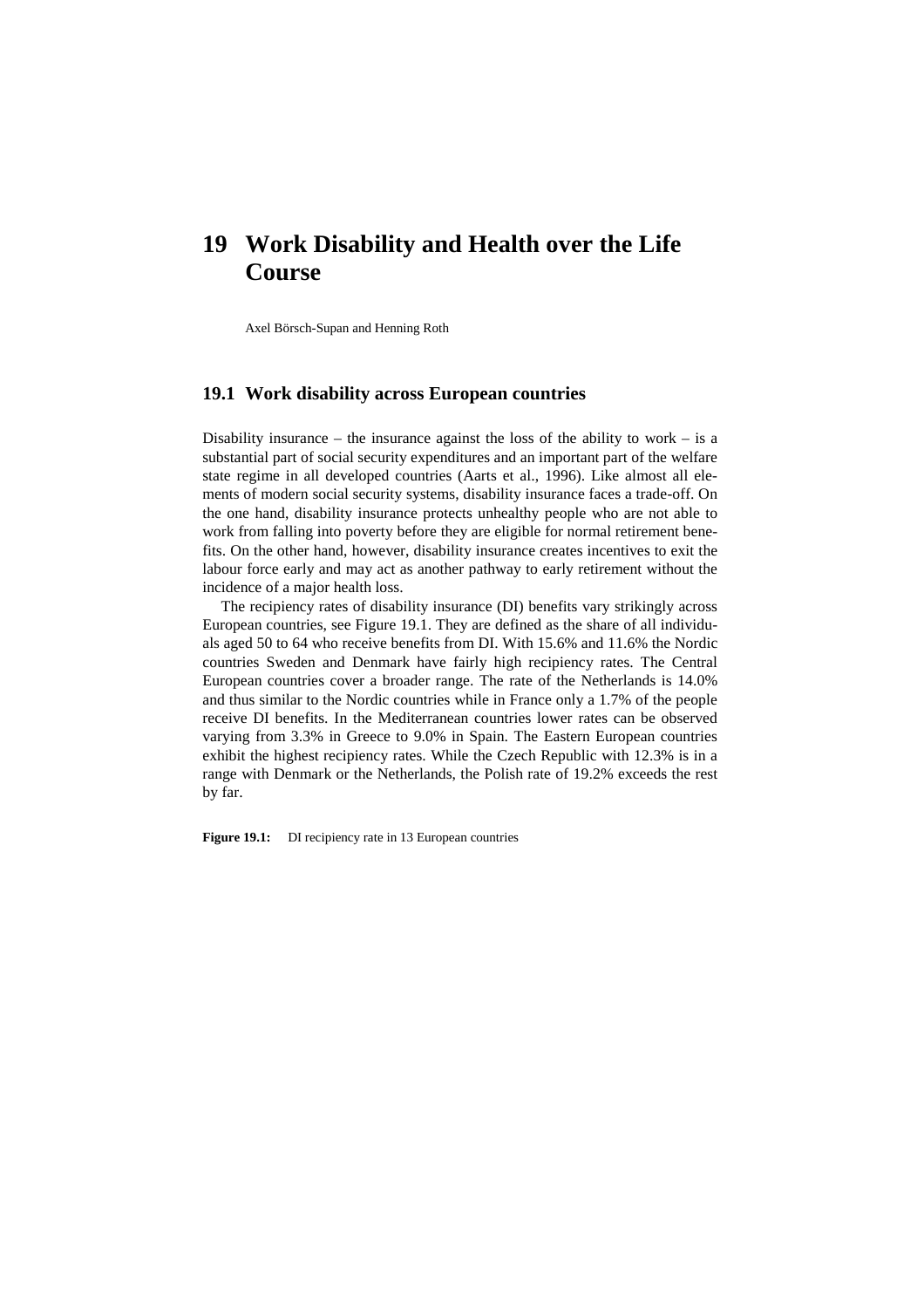



Why are so many more individuals aged 50-64 receiving DI benefits in Denmark, Sweden and the Netherlands than in e.g. France or Germany? Why so many fewer individuals in Greece than in Poland? This chapter investigates the causes for this variation. Three candidate causes come to mind: cross-national differences in the age structure, cross-national differences in health, and cross-national differences in the early retirement incentives created by the DI system. In earlier work based on the 2004 waves of SHARE, ELSA and HRS, we showed that cross-sectional differences in demographic structure and current health status cannot explain the cross-national differences in DI recipiency (Börsch-Supan, 2005) although health explains a great deal of the within-country variation (see also Avendano and Mackenbach in this volume). A second stage of our research was based on two waves of data. We showed that health events between waves did not significantly trigger a higher probability of becoming a DI benefit recipient (Börsch-Supan, 2008).

The poor explanatory power of a broad battery of health measures used in these studies, including objective and subjective measures as well as performance measures of physical and mental health, is disturbing and undermines the role of DI as an insurance of last resort against failures of health in working age. It has been criticized, however, that current health measures, as broad as they may be measured, do not appropriately capture the full impact of poor health on employability. Rather, it is argued, work disability is the result of a long lasting process of becoming sick and finally unable to work.

This paper therefore takes a life-course approach. Thanks to the new SHARELIFE dataset, we are able to add to the analysis a set of variables that account for those long-run effects. We first create lifetime health indicators that describe childhood and adulthood health status. In addition, we take other life-course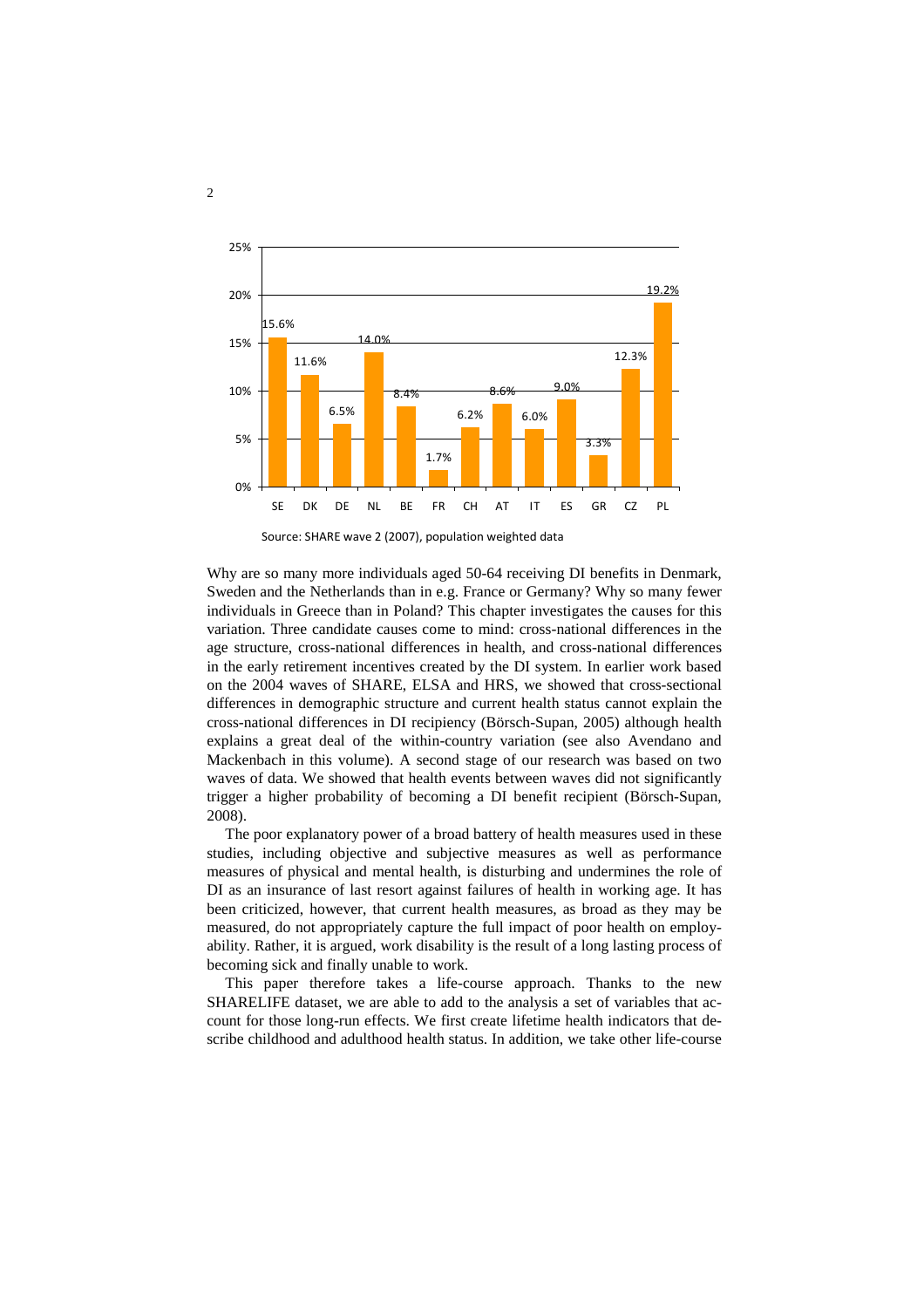features into account such as childhood socio-economic status, quality of the working place and marital status over the whole life course.

In the following section, we will briefly describe our approach. We then present our results at the individual level. We find that both current and life-course health significantly influences the probability of receiving DI benefits. We then turn to the cross-national level. We find that welfare state differences dominate at this level while cross-national health differences remain largely irrelevant even when taking life-course health measures into account.

### **19.2 Variables and technique**

We focus our analysis on people at the age between 50 and 64 because this is the time span in which exiting the labour market via DI may be an attractive opportunity for early retirement. Beginning with age 65, normal retirement benefits are available in all 13 countries in our analysis. The baseline of analysis is the year 2007. We have a large number of 10,385 observations, on average 800 in each country, with substantial differences across countries. Our dependent dummy variable is the recipiency of DI benefits. Following the three candidate causes and distinguishing current status from life-time influences, we employ five categories of variables:

- 1. Current basic demographic characteristics: age, gender and years of education.
- 2. A broad range of variables describing current health: self-perceived health, functional physical status described by the number of limitations in activities of daily living (ADL) and limitations of instrumental activities of daily living (IADL), mental health status as measured by EURO-D, grip strength as indicator of physical performance.
- 3. Life course health indicators include childhood health status and adulthood health status. Childhood health is described by the number of illnesses lived through until the age of 15. For adulthood health a similar measure is taken, and in addition a binary variable indicating if someone had suffered from an extended period of poor health. Moreover, we include the number of gaps in the working history in which a person was sick or disabled.
- 4. Life course control variables include childhood socio-economic status, work quality and marital status. The socio-economic status during childhood is measured by the number of books, rooms per person in the accommodation and relative skills in mathematics at the age of ten. Work quality is measured as the subjective assessment of the physical and psychological demands at work. We also account for the number of jobs during lifetime. Finally, we include binary variables indicating if someone has been married, divorced or widowed during her or his lifetime.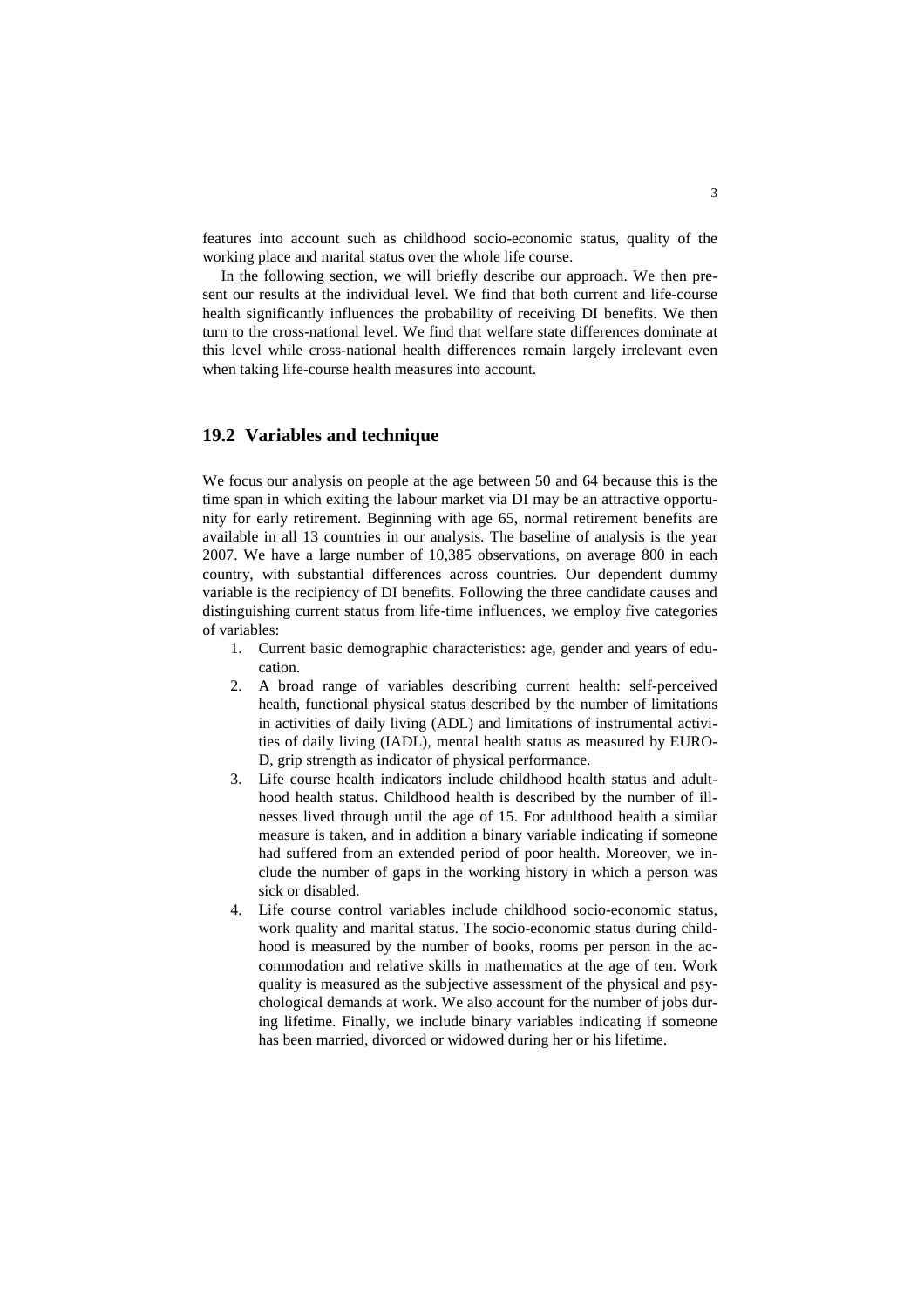5. Variables describing the generosity of the welfare system regarding DI and alternative pathways are taken initially from OECD (2003). We have updated and extended these indicators to the countries not covered by the OECD. In general the OECD gives scores from 0 to 5 whereat a higher score represents a more generous system. At DI coverage 5 points are given if the DI covers the whole population while 0 points represents coverage only for employees. The minimum disability level that is required to be eligible is measured as percentage measure of work disability. The lower the percentage required the higher the score given. The maximum benefit level is measured as a replacement rate. A higher rate leads to a higher score. The strictness and whether DI benefit eligibility requires a medical assessment or whether a vocational assessment is sufficient is also included in the analysis. Finally, we insert a measure for the strictness of the unemployment insurance as an alternative pathway of early retirement.

Our analysis is divided into two parts. First, we relate at the individual level whether a person receives DI benefits to the above set of explanatory variables. We do this by pooling the SHARELIFE data from all countries and performing probit, logit and linear regression analyses. We also assess how much total variation in DI benefit recipiency at the individual level is explained by the different categories of variables.

Second, we analyze the cross-national variation depicted in Figure 19.1. To do so, we perform simulations which hold some of the explanatory variables counterfactually constant. If this group of variables were the main cause for the international variation, the simulated outcome should produce roughly identical percentages of DI benefit recipiency in each country.

## **19.3 Regression results at the individual level**

Since the dependent variable – receipt of DI benefits – is binary we begin with a probit and a logit specification. Only the probit results are shown below since they yield very similar results explaining about 23% of the total variation (measured as the pseudo  $R<sup>2</sup>$ ) which is quite a satisfactory value at the individual level. We also used a linear specification because it delivers essentially the same regression results (although on a different scale) and permits a more straightforward way to decompose the total variance.

All five categories of variables are jointly statistical significant: the corresponding F-test values are 23.4 for demographic variables, 208.6 for current health measure, 29.6 for the welfare state indicators, 201.9 for life-course health and 90.3 for all other life-course variables. Table 19.1 presents the results for the probit and linear specification. For the probit model, marginal effects are shown rather than the regression coefficients.

4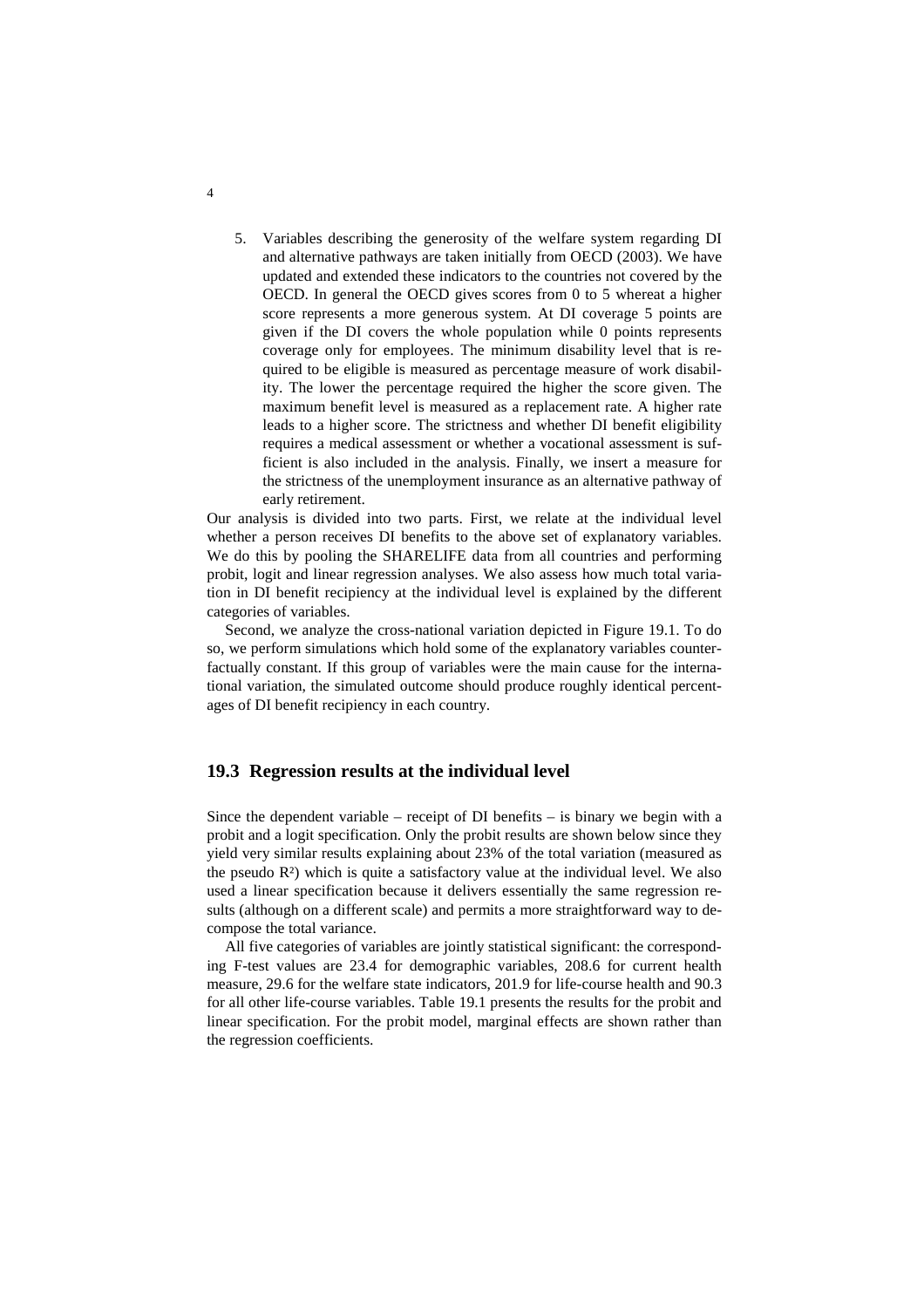Age and years of education have a negative effect on the receipt of DI benefits. Hence, older individuals have a smaller probability of receiving DI benefits. This may sound counterintuitive since health declines as we age. However, we control for health, see below, and alternative retirement pathways become available at older ages. More educated individuals are less likely to receive DI benefits. Male individuals are more frequently DI benefit recipients than female.

All current health measures have the expected sign and are significant, except for the number of ADL limitations. A dummy variable of the presence of ADL limitations, however, is significant. Better health leads to a lower probability of receiving DI benefits. As a remarkable result, we find that the more subjective a health measures is, the stronger is its influence. This may be an indication of some extent of self-justification (see Banks et al., 2004).

The life-course health variables show a clear picture. All life course indicators describing long-term health show the expected direction. Moreover, these variables are highly significant jointly but also each for itself as it can be seen in the table above. This result is robust over all three specifications. The variable describing childhood health is not significant.

| <b>Variables</b>                   |                     | Probit            | Linear       |                   |
|------------------------------------|---------------------|-------------------|--------------|-------------------|
|                                    | Marginal<br>effects | Standard<br>error | Coefficients | Standard<br>error |
| Age (years)                        | $-0.001$            | (0.0006)          | $-0.001**$   | (0.0006)          |
| Gender (dummy)                     | $-0.044***$         | (0.0070)          | $-0.056***$  | (0.0082)          |
| Education (years)                  | $-0.002***$         | (0.0007)          | $-0.002**$   | (0.0007)          |
| Self-perceived Health (1-5)        | $0.038***$          | (0.0028)          | $0.039***$   | (0.0030)          |
| ADL (0-6)                          | 0.002               | (0.0050)          | 0.022        | (0.0140)          |
| IADL (0-7)                         | $0.025***$          | (0.0046)          | $0.067***$   | (0.0125)          |
| Maximal Grip Strength (kg)         | $-0.001***$         | (0.0003)          | $-0.001***$  | (0.0004)          |
| EURO-D (0-12)                      | $0.004***$          | (0.0012)          | $0.005***$   | (0.0016)          |
| Childhood Illnesses (0-7)          | $-0.003$            | (0.0027)          | $-0.005$     | (0.0031)          |
| Adulthood Illnesses (0-5)          | $0.017***$          | (0.0026)          | $0.037***$   | (0.0058)          |
| Working Gaps due to Sickness (0-2) | $0.052***$          | (0.0114)          | $0.118***$   | (0.0301)          |
| Period of very poor Health (dummy) | $0.056***$          | (0.0051)          | $0.060***$   | (0.0061)          |
| Rooms per Person                   | $-0.003$            | (0.0065)          | $-0.002$     | (0.0030)          |
| Number of Books (dummy)            | $-0.002$            | (0.0055)          | $-0.002$     | (0.0056)          |
| Mathematical Skills (dummy)        | $-0.007$            | (0.0052)          | $-0.005$     | (0.0050)          |
| Number of Jobs                     | $-0.003***$         | (0.0013)          | $-0.005***$  | (0.0013)          |

**Table 19.1:** Determinants of DI recipiency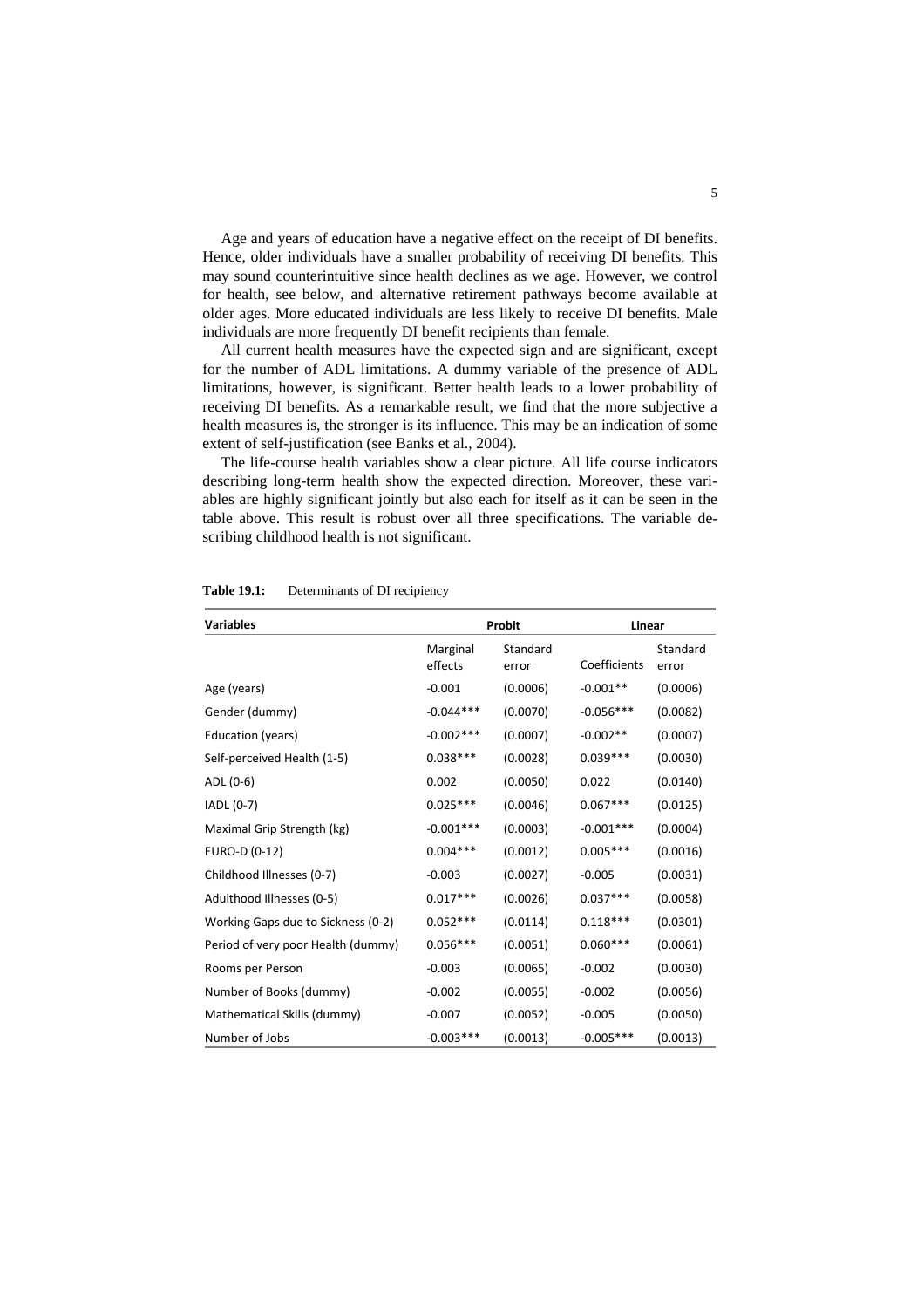| Physical Demand of Work (dummy)             | $0.022***$  | (0.0053) | $0.024***$  | (0.0062) |
|---------------------------------------------|-------------|----------|-------------|----------|
| Psychological Demand of Work (dummy) -0.005 |             | (0.0049) | $-0.007$    | (0.0051) |
| Married (dummy)                             | $-0.013$    | (0.0089) | $-0.019*$   | (0.0105) |
| Divorced (dummy)                            | $0.012*$    | (0.0063) | $0.015**$   | (0.0072) |
| Widowed (dummy)                             | 0.005       | (0.0094) | 0.005       | (0.0109) |
| Coverage (0-5)                              | $0.010***$  | (0.0030) | $0.011***$  | (0.0036) |
| Minimum Disability Level (0-5)              | $0.010***$  | (0.0027) | $0.009***$  | (0.0025) |
| Replacement Rate (0-5)                      | $-0.007**$  | (0.0029) | $-0.006**$  | (0.0027) |
| Medical Assessment (0-5)                    | $0.005*$    | (0.0025) | $0.007***$  | (0.0028) |
| Vocational Assessment (0-5)                 | $-0.017***$ | (0.0028) | $-0.017***$ | (0.0034) |
| Unemployment Benefits (0-5)                 | $0.013***$  | (0.0043) | $0.014**$   | (0.0055) |
| Constant                                    |             |          | $0.125**$   | (0.0599) |
|                                             |             |          |             |          |

\*\*\*, \*\*, \*: Significant at 1%, 5%, 10%, respectively.

Among the other life-course variables, the only significant ones are the subjective physical demand of work, the number of jobs and the binary variable describing if someone has been already divorced. Higher physical demand of the work leads to a higher probability of receiving benefits while an increase in the number of jobs leads to a decline in the reception of DI benefits. Suffering from at least one divorce increases the probability of being eligible.

The OECD indicators describing the generosity of the welfare system regarding DI and alternative pathways vary only across countries. They are nevertheless jointly significant and have, besides the replacement rate, the expected direction: the more generous the DI, the higher the probability of receiving the benefits. The broader the job range of vocational assessment, the less likely is the receipt of DI benefits. Strict eligibility rules and a low replacement rate of the unemployment insurance, a possible alternative pathway to retire early, increase the likelihood of receiving DI benefits.

Figure 19.2 shows how much variation at the individual level is explained by each of the five groups of variables, for simplicity using the linear regression model. The full linear model explains some 14.65% of the variation in the data. Basic demographic characteristics and education explain less than 1% of the individual variation. The OECD indicators vary only across countries and therefore explain, by definition, very little at the individual level. Current health measures have the largest explanatory power with over 9% of the individual variation explained. Life-course health variables are almost as powerful and explain 7.2% of the individual variation, while the other life-course variables explain 6.5%. These results are in line with the findings by Avendano and Mackenbach in this volume.

**Figure 19.2:** Explanatory power of variable groups (in % of explained variation)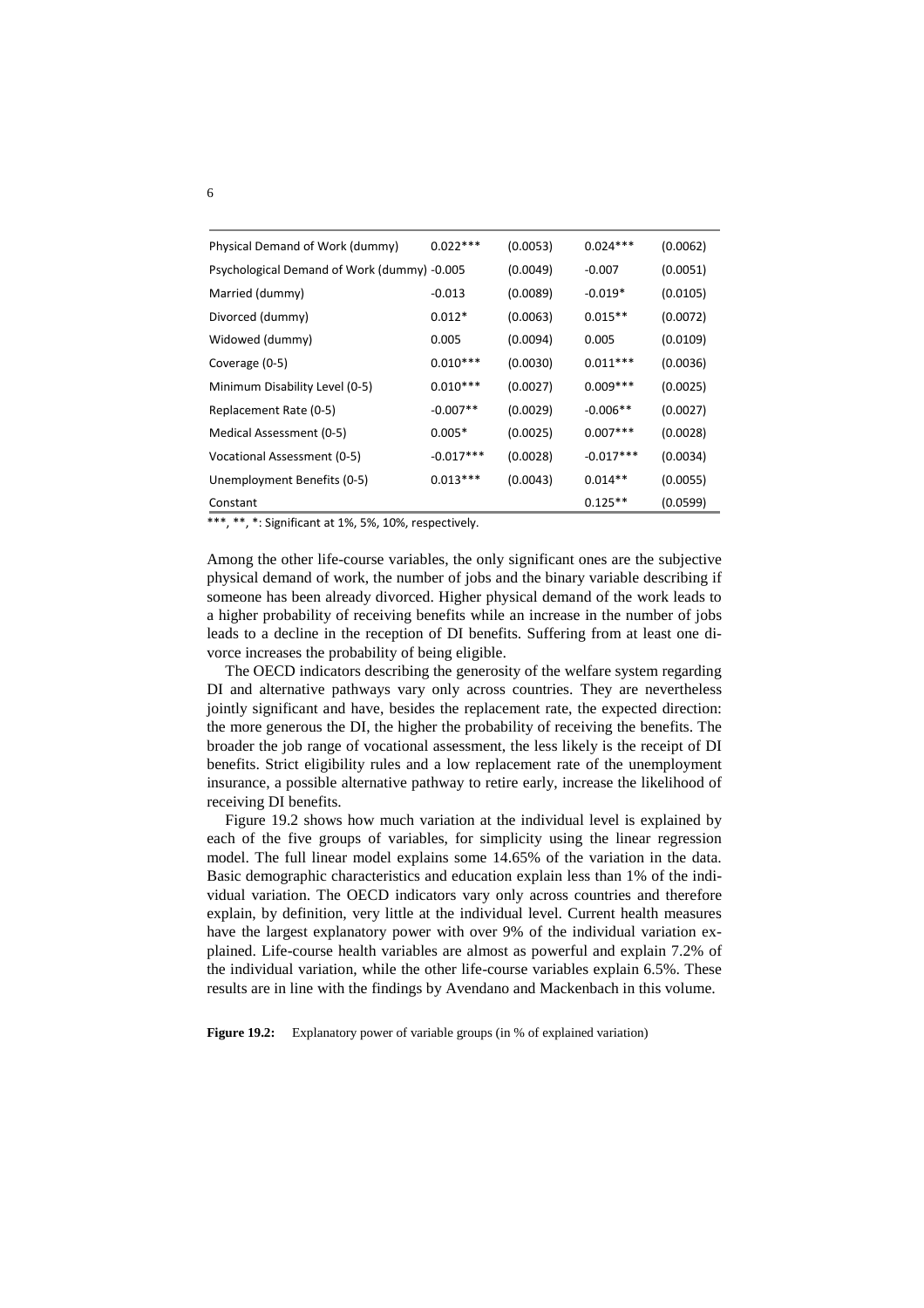

Based on the linear regression model.

Quite clearly, both current and life-course health are highly predictive of receiving DI benefits at the individual level. Together, the health variables explain 12.4% of the total variation, i.e. 85% of the explained variation. Self-rated health is far the strongest single health variable, explaining 6.8% of the total variation.

#### **19.4 Counterfactual simulations at the country level**

This decomposition is dominated by intra-country individual variation and therefore does not shed much light on the large variation across countries. In order to separate cross-national from within-country variation, we predict DI recipiency rates at the country level with a counterfactual simulation which sets potential explanatory variables at the same level (usually the sample average) for all individuals across all countries. If a group of variables were the main driver of crossnational differences of DI recipiency, then equalizing these variables should also equalize the DI recipiency rates.

We perform three sets of such counterfactual simulations. The first set reproduces the results of Börsch-Supan (2005) with the 2007 data. It equalizes the demographic structure (i.e., all individuals are counterfactually assigned the same age, gender and number of years in education) and health. Figure 19.3 shows the resulting counterfactual cross-national distribution of DI recipiency rates.

The second bar for each country in Figure 19.3 equalizes age, gender and education across countries. Quite clearly, the resulting counterfactual DI benefit recipiency rates are virtually identical to the actual rates, represented by the left bar.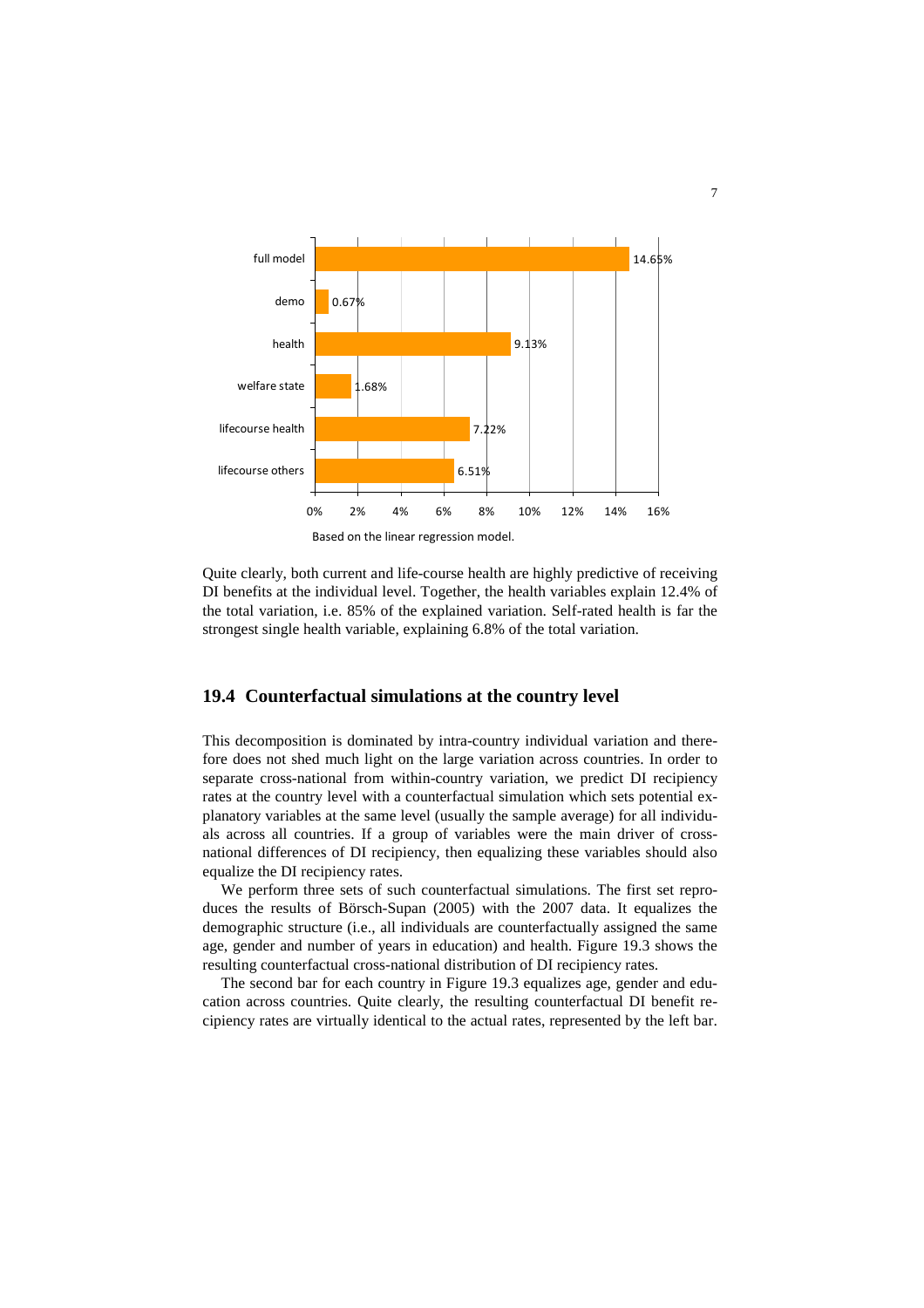Hence, age, gender, and education differences across countries can be ruled out as drivers of the cross-national variation in DI recipiency.



**Figure 19.3:** Demography and health

Simulation based on linear regression model. Brackets denote standard errors.

The right bar equalizes all current health measures. In countries with a relatively low level of health (especially Poland) and in Switzerland, where health is particularly high, we can indeed attribute some of the cross-national variation in DI benefit recipiency to health since the counterfactual prediction puts these countries closer to the average. The opposite, however, is true for those three countries in the EU15 in which benefit recipiency rates were particularly high in 2007: Sweden, Denmark, and the Netherlands. For these countries, correcting for health exacerbates the cross-national differences rather than levelling them off. Moreover, e.g. in Germany, measurements of objective health turn out to be better than the European average, while self-rated health is reported to be lower than the European average. Equalizing both objectively measured and self-rated health thus compensates each other. The opposite can be observed in Belgium. In summary, except for Poland, Greece and Switzerland, current health is not a main driver of cross-national variation in DI recipiency. This is a remarkable result as DI recipiency should be linked to work disability and thus health.

Current health, however, even if broadly measured, may be too narrow a health measure to determine the probability of receiving DI benefits because health events which took place much earlier in life may have driven the transition out of work. Possible influences are multi-dimensional. There may be direct effects of childhood diseases that have undermined resilience in old age and then lead to a disability. There may also be indirect effects of childhood diseases that worsen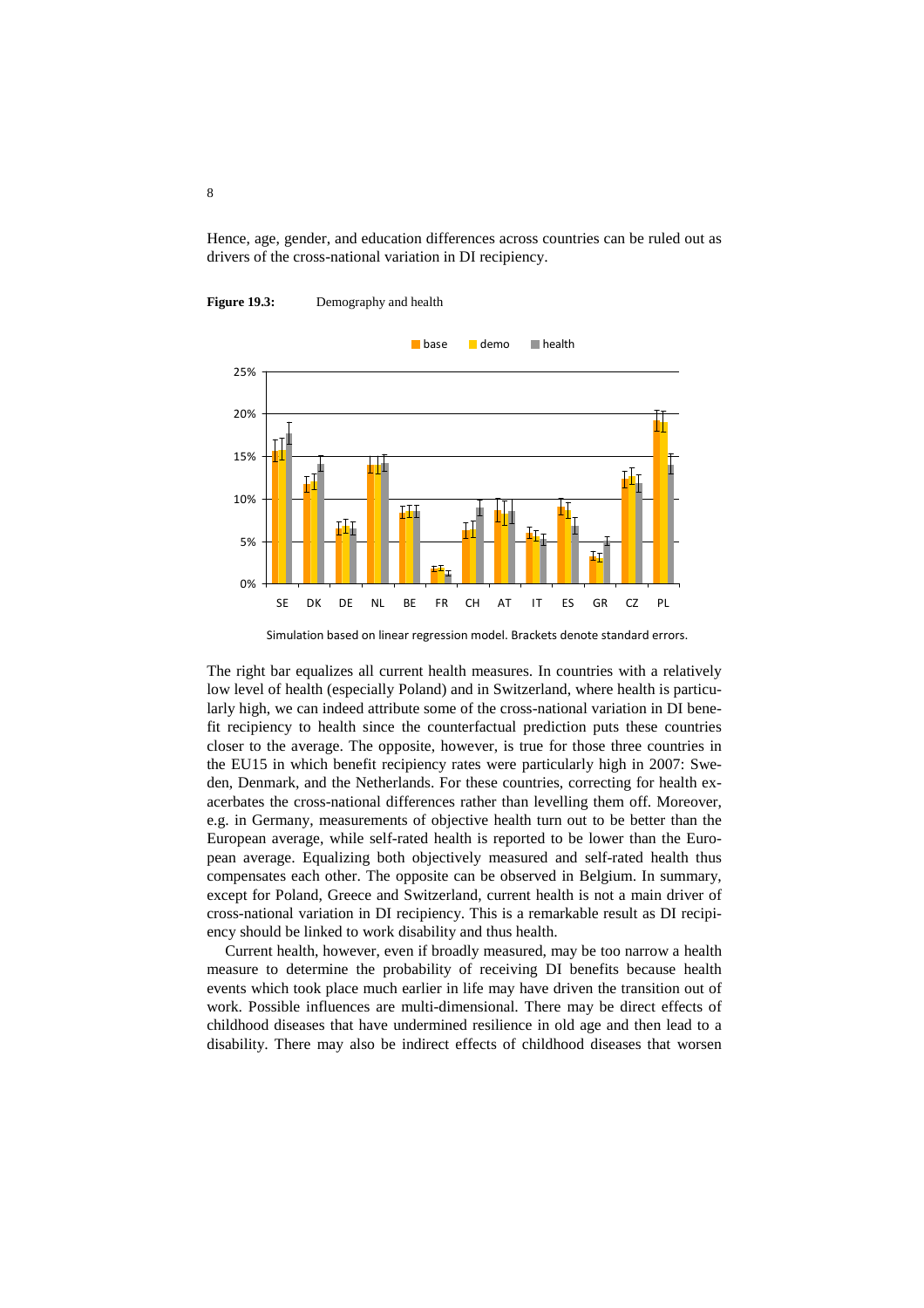adult health at earlier stages. Often, disabilities are the result of long periods of illness and suffering from physical or mental impairments. Current health measures cannot reflect such long-term developments. Moreover, there may be other childhood living conditions such as socio-economic status that may build the background for later health problems and disability.

We take account of these possibilities by performing a second set of counterfactual simulations, now equalizing the life-course health and other life-course variables available in the SHARELIFE data, such as indicators for socio-economic status, marital history and work satisfaction.





Based on the linear regression model. Brackets denote standard errors.

Figure 19.4 presents the results. They are unambiguous: life-course variables do not explain the cross-national variation. Not a single difference is statistically significant.

So far, we have ruled out demographics, education, current and life-course health and other life-course characteristics as causes for the cross-national differences in DI benefit recipiency. Among the variables discussed in the introduction, institutional features and their incentives created remain as another potential cause. Our third set of counterfactual simulations therefore equalizes all variables that describe the generosity of the DI system and potential alternative pathways, such as unemployment insurance.

Figure 19.5 shows that actual and simulated now diverge considerably. Except for Switzerland and Poland, the simulated recipiency rates of DI benefits are much more equal across countries when we assume the same institutional framework in every country. Most importantly and as opposed to Figure 19.3, those three coun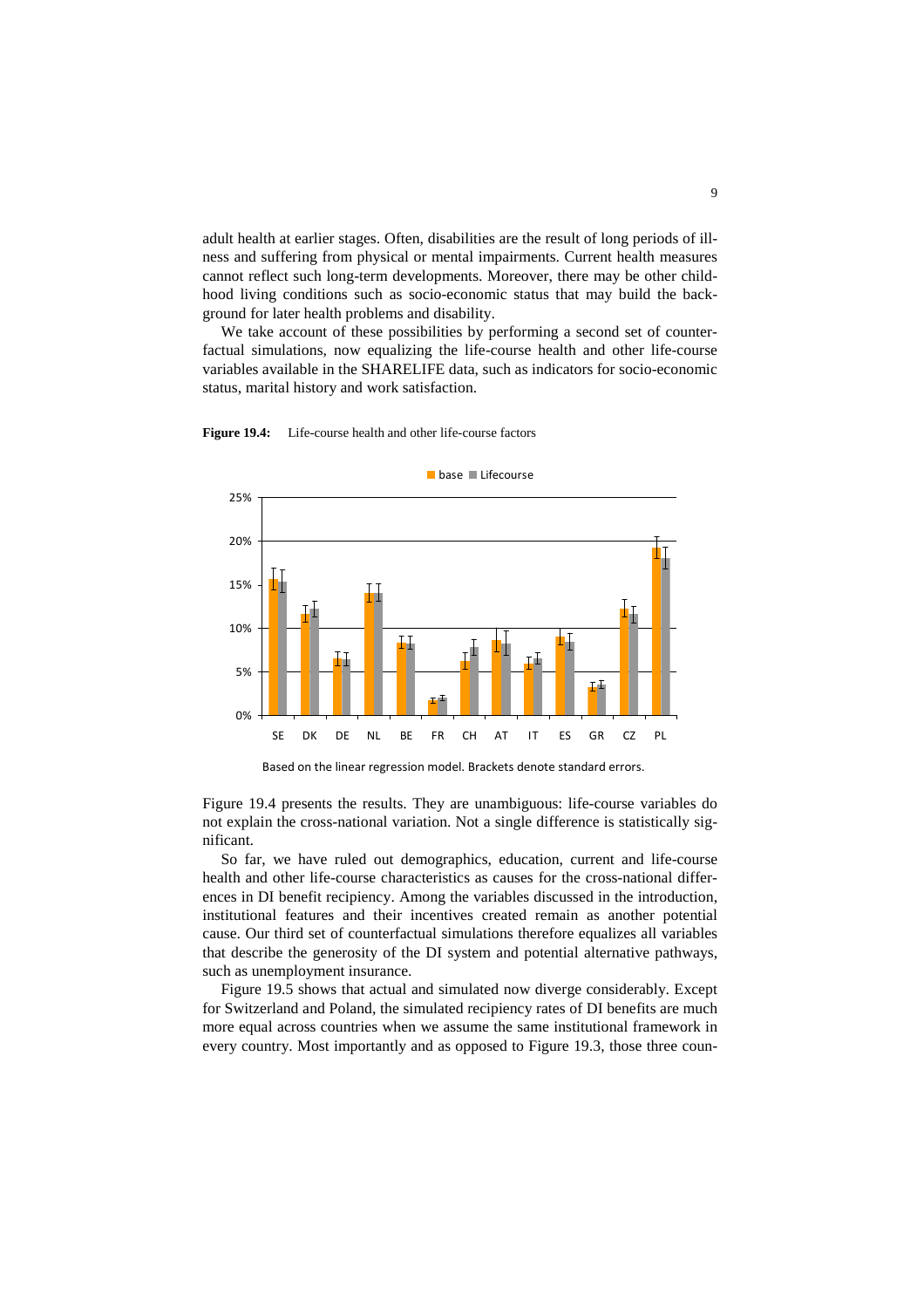tries in the EU15 in which benefit recipiency rates were particularly high in 2007 – Sweden, Denmark, and the Netherlands – now exhibit much smaller DI rates when the generosity of their DI systems is reduced to the average level across the 13 included countries.

**Figure 19.5:** Welfare state generosity



Simulation based on linear regression model. Brackets denote standard errors.

# **19.5 Discussion and conclusions**

In assessing our results, it is important to distinguish individual level variation from cross-national variation. Since we have more than 10,000 observations and only 13 countries, our regression results (Table 1) are dominated by the withincountry variation. Here, both current and life-course health variables are highly significant both jointly and each for itself at the individual level. This shows that these variables are reliable measures of health, and they indeed contribute to about 85% of the overall explained variation across individuals. Variables describing the welfare state, however, especially the generosity of the DI system, cannot determine within a country if someone receives DI benefits because all individuals face the same DI system.

In our counterfactual simulations (Figures 19.3, 19.4 and 19.5), we only see the cross-national variation. At this level, the roles of health and DI system generosity switch completely. Neither current nor life-course health can be identified as a source of cross-national variation in the DI recipiency rates, while variables describing the generosity of the DI system have strong explanatory power. This ex